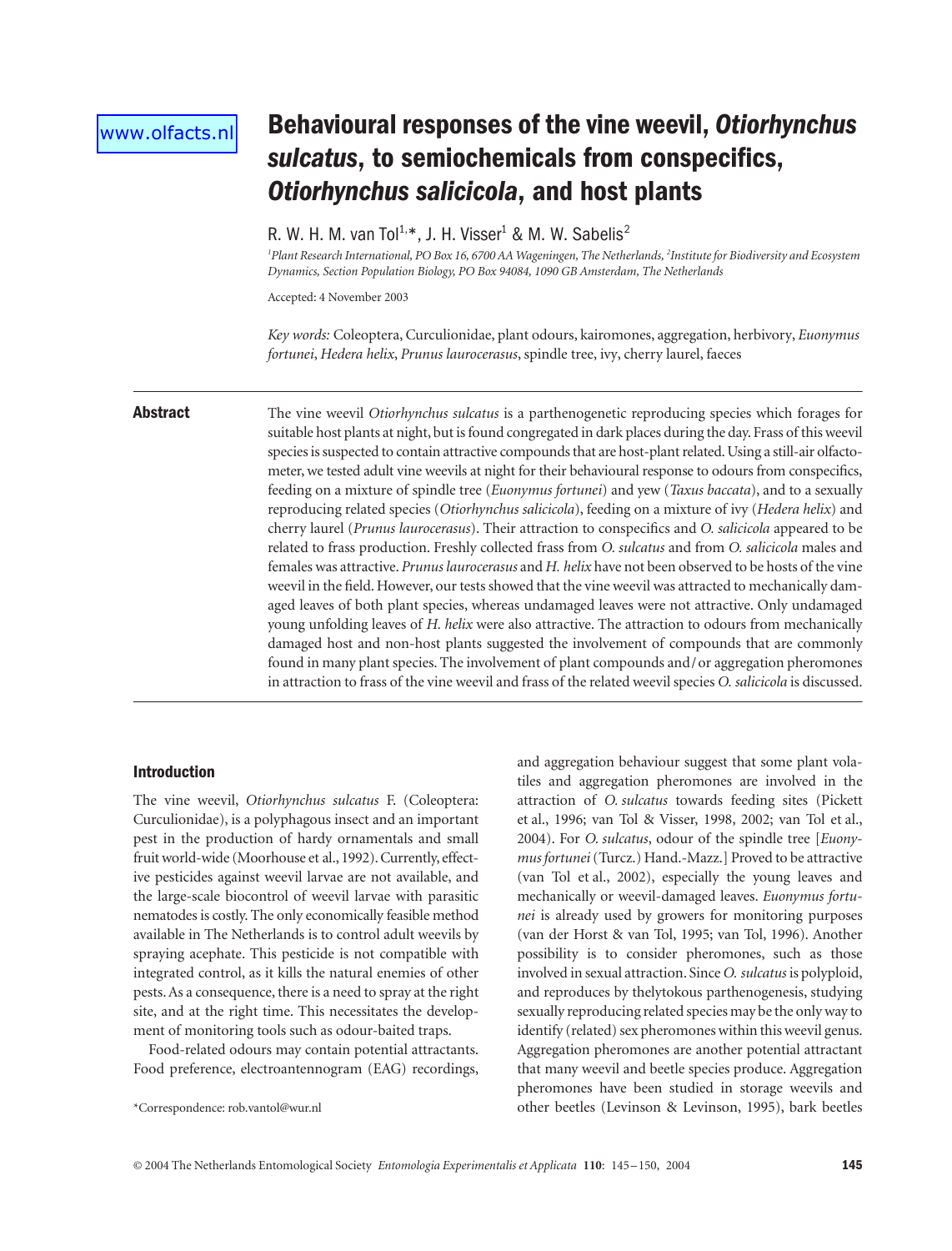(Borden, 1982), boll and pepper weevil (*Anthonomus* spec.) (Tumlinson et al., 1969; Eller et al., 1994), and palm weevils (*Rhynchophorus* spec.) (Rochat et al., 1993).

In the search for potential attractants, even attractants used by related species may be of interest. Closely related insect species often share one or more pheromone components, differing only in their ratio of composition, in the chirality of some components, or through other small structural changes (Borden, 1984; Levinson & Levinson, 1995). To test the possibility of cross-species attraction to a sex or aggregation pheromone, we selected *Otiorhynchus salicicola* Heyd., which is a pest in Pistoia, Italy (Del Bene & Parrini, 1986; Landi, 1991) and southern Switzerland. It has also recently become an increasing problem in the gardens and nurseries of northern Switzerland, partially displacing *O. sulcatus* (J.M. Grunder and R.W.H.M. van Tol, unpubl.). *Otiorhynchus salicicola* prefers to feed on *Prunus laurocerasus*, *Euonymus*, *Rhododendron*, and *Hedera* species (Bassangova & Grunder, 1997).

In this article, we present the results of olfactometer studies which assessed the attractiveness of weevils, weevil excrements, and the host plants fed on by the vine weevil *O. sulcatus*, and a related weevil species, *O. salicicola*.

#### Materials and methods

#### Insects

A population of *O. sulcatus* was kept at 22 °C in a climate room under long-day conditions of L16:D8. For practical reasons the night conditions were created from 06.00 hours to 14.00 hours. The weevils were reared on *Astilbe chinensis* Franch. and Say. plants cultivated in 3 l pots. The plants were inoculated with eggs of *O. sulcatus* in the summer, and stored at a low temperature  $(4 °C)$ . Three months before the start of the trials, they were transferred to a greenhouse at 20 °C. Emerging weevils were fed with a mixture of yew (*Taxus baccata* L.) and spindle tree (*E. fortunei* cv. 'Dart's Blanket'). In summer, the weevils were additionally collected from an infested field with *Taxus*, *Rhododendron*, and *Euonymus* at the Research Station in Boskoop. Weevils collected from greenhouse pots or from the field were kept separately in a room controlled for temperature and humidity. Trials were carried out with both populations in order to correct for any influence of their origin. In all trials, weevils were used that had emerged from the soil not more than 6 months previously. The weevils were returned to their stock population after each test and re-used in tests done at least a week later.

Weevils of *O. salicicola* were collected from gardens in Zürich, Switzerland, in May, and used for tests in August. They were kept at 22 °C in a controlled temperature and

humidity room under long-day conditions L16:D8, and fed with leaves of *P. laurocerasus* and *H. helix*. Male and female weevils were kept in separate boxes. As for *O. sulcatus*, the weevils were returned to stock populations after each test.

#### Plants

The test plants were ivy (*H. helix*) and cherry laurel (*P. laurocerasus*). Stems were cut from stock plants and leaves from these cuttings were used for the trials within 24 h.

#### Extracts from weevil excrements

Weevil frass (30 ml) of *O. sulcatus* and *O. salicicola* were collected over several weeks from the weevils held in the controlled temperature and humidity room. The frass of either male or female *O. salicicola* (30 ml) was collected and mixed with 50 ml of tap water. The suspensions were kept at 4 °C in a climate room, and filtered shortly before use. The filtrate was used for the olfactometer tests.

Fresh *O. sulcatus* frass (15 ml) was collected from a group of young weevils fed with *T. baccata* for 2 days. A 5 ml sample of the collected excrements was suspended in 50 ml of tap water. The suspension was kept at 4 °C in a climate room and filtered shortly before use. The filtrate was used for the olfactometer tests.

#### Bioassay set-up

A still-air olfactometer (van Tol et al., 2002) adapted from Prokopy et al. (1995) was used for all tests. The olfactometer consisted of a glass Petri dish (140 mm diameter  $\times$  20 mm high) with two holes (12 mm diameter and 95 mm apart) in the Petri dish lid. Small glass tubes (length 25 mm; diameter 12 mm) were positioned on top of the holes in the dish lid. Two glass cylinders (length 65 mm; diameter 60 mm) were placed on the dish lid such that the small glass tubes were in its centre. On top of each glass cylinder was placed a glass cup (length 60 mm; diameter 60 mm) with a rim (length 15 mm; diameter 67 mm), which interlocked the cylinder. A rigid nylon gauze (mesh 1 mm) was clamped between the cylinder and the cup. Weevils were deprived of food for 24 h prior to testing. Several olfactometers were placed in a non-air-tight black box. For each test, 10 weevils were released into a Petri dish. Each test lasted 2 h, starting when the weevils were in their active period for food searching (3–4 h after sunset). The weevils could choose to remain in the dish or to enter the cylinder parts through the inner surface of the glass tubes on the Petri dish lids. The nylon gauze prevented the weevils from entering the glass cups on top of the cylinders.

For each test, we determined 'Activity' and 'Preference' (choice) of the weevils. Activity was measured as the number of weevils that showed behavioural activity in the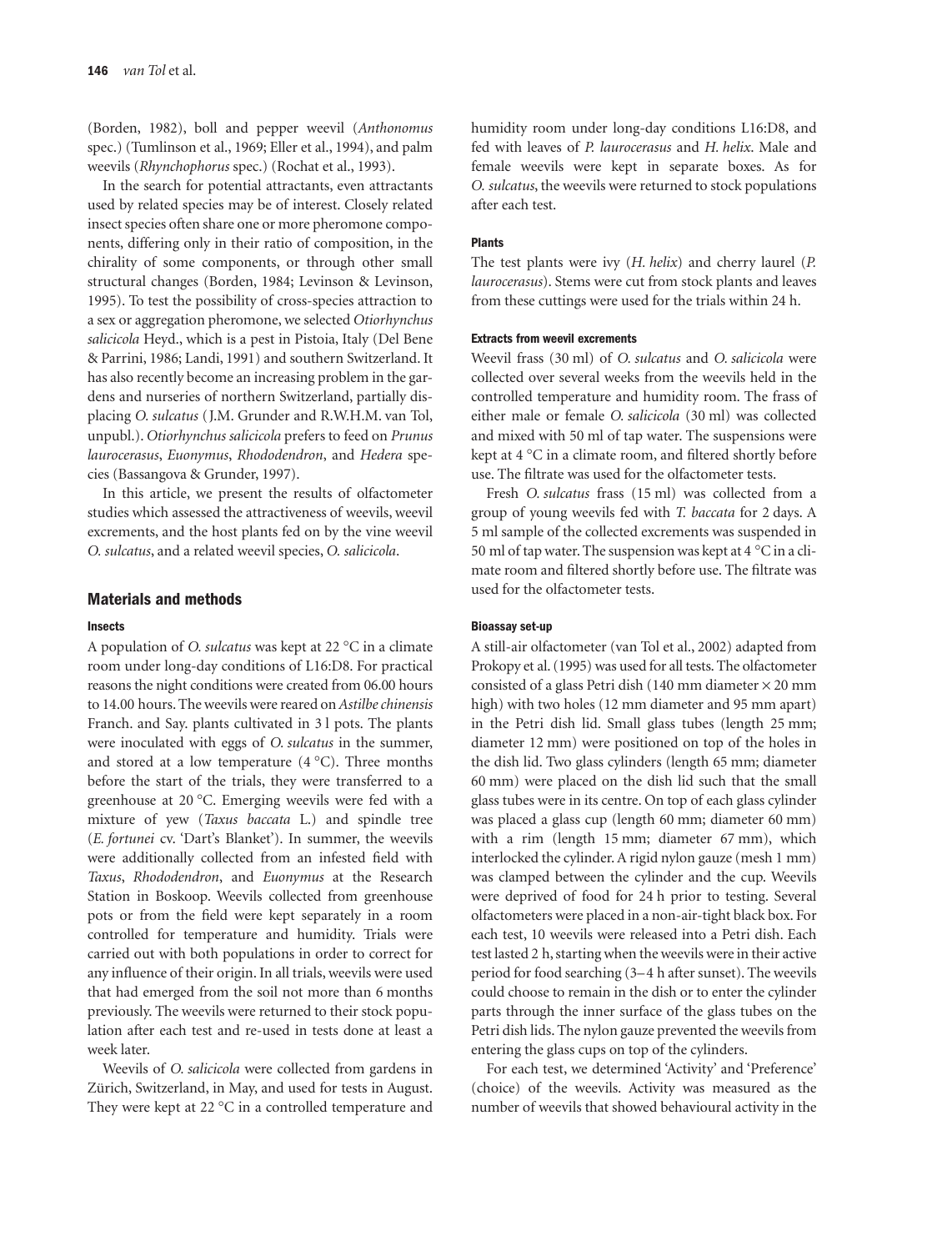olfactometer (they were trapped in the left or right glass cylinder) compared to weevils not responding (not entering the glass cylinders and remaining in the Petri dish). Preference was measured as the number of active weevils choosing one or the other side in the olfactometer.

Placing 10 weevils in the glass cup on the treatment side and no weevils on the control side tested the attractiveness of starved and non-starved weevils of *O. salicicola* and *O. sulcatus* for *O. sulcatus*. A wet cotton ball was placed on both sides of the olfactometer to even out any humidity differences. Starved weevils were deprived of food for 24 h prior to testing. A filtered suspension of weevil frass of *O. sulcatus* and *O. salicicola* in water was tested by placing small glass tubes filled with 1 ml of the suspension in the treatment glass cup, and 1 ml of tap water in glass tubes in the control treatment cup. For these tests we did not use glass cylinders and gauze to separate the odour source from the weevils, but placed the glass cups directly on to the dish lids of the Petri dish. For tests with fresh vine weevil frass in water, small filter papers (diameter 42.5 mm) were dosed with 150 µl of the suspension and placed in the treatment cup. A filter paper with 150 µl of water was used as a control. Preference for odours from plants was tested by placing leaves with petioles wrapped in wet cotton balls in the cups, separated by gauze from the connecting glass cylinders, several minutes prior to the start of the test. To compensate for humidity effects, wet cotton balls were also placed in the control treatment cups. For each replicate, the Petri dishes were rotated 90° (four different orientations of the treatment and control side).

#### **Statistics**

Data from all the trials were analysed by a Generalised Linear Model (GLM) with binomial distribution and logit link and with the different test combinations as independent variables ( $P = 0.05$ ; one-tailed analysis for experiments where an odour source was compared to a control, and two-tailed analysis for all other experiments), where response was measured as the fraction of active weevils (Activity), and the fraction of weevils choosing one treatment side (Preference), using the Genstat 5 computer program. After GLM analysis, the estimated fractions for Activity were compared. For Preference, the estimated fractions that were different from zero (indicating the fractions that were different from 50%) were determined with a t-test, performed on logit transformed data.

### **Results**

In all trials we determined the activity and preference of the weevils. Activity was the number of weevils that showed a behavioural activity in the olfactometer (trapped

into the left or right glass cylinders) compared to weevils not responding (remaining in the Petri dish). Preference provided information about the choice of active weevils for one or the other side in the olfactometer. Both activity and preference provided us with different information about the behaviour of the weevils. Excluding the nonresponding weevils (those that remained in the Petri dish), the preference analysis provided us with correct information about the preferences that weevils have in actively responding to the test. We thereby excluded 'bad' weevils and/or weevils that were not conditioned to search for food or other sources during the test. 'Activity' gave us information about how well or badly the batch of weevils were conditioned to responding to odours when tested in the olfactometer and, more important, information about any increased but undirected responsiveness by the weevils because of the presence of a certain odour source. Some odours may just function as an activator to disperse or move more actively around, and may not attract the weevils specifically to a source. The results of all the trials are presented in Table 1.

#### Preference of *Otiorhynchus sulcatus* for starved and non-starved weevils

More weevils responded (Activity) in tests with odours from non-starved *O. sulcatus* and *O. salicicola* than in tests with odours from starved weevils (57% for starved and 75% for non-starved *O. sulcatus*; 67% for starved and 81% for non-starved male *O. salicicola*; Table 1).

*Otiorhynchus sulcatus* showed a significant preference for the odour of non-starved male and female *O. salicicola* (68 and 69%, respectively) but not towards the odour of starved male *O. salicicola*. *Otiorhynchus sulcatus*showed no preference for starved or non-starved *O. sulcatus* over clean air.

#### Preference of *Otiorhynchus sulcatus* for extracts of weevil frass

Undiluted suspensions of male and female *O. salicicola* frass triggered significantly more *O. sulcatus* weevils to move into the cups (88% and 93%, respectively) compared to controls (75%). The 10-fold diluted suspensions of male and female *O. salicicola* frass, and both undiluted and diluted suspensions of *O. sulcatus* frass did not differ from controls. *Otiorhynchus sulcatus* did not show any preference for the frass suspension of conspecific insects. In contrast, *O. sulcatus* was attracted to the frass suspension of males (preference to undiluted 67%, and to 10-fold dilution 72%), and females (preference to undiluted 74%, and to 10-fold dilution 69%) of *O. salicicola*. Preference for suspensions of 1-day-old excrements of the vine weevil suspended in tap water was found when tested undiluted (64%), but the attraction was lost for a 10-fold diluted suspension.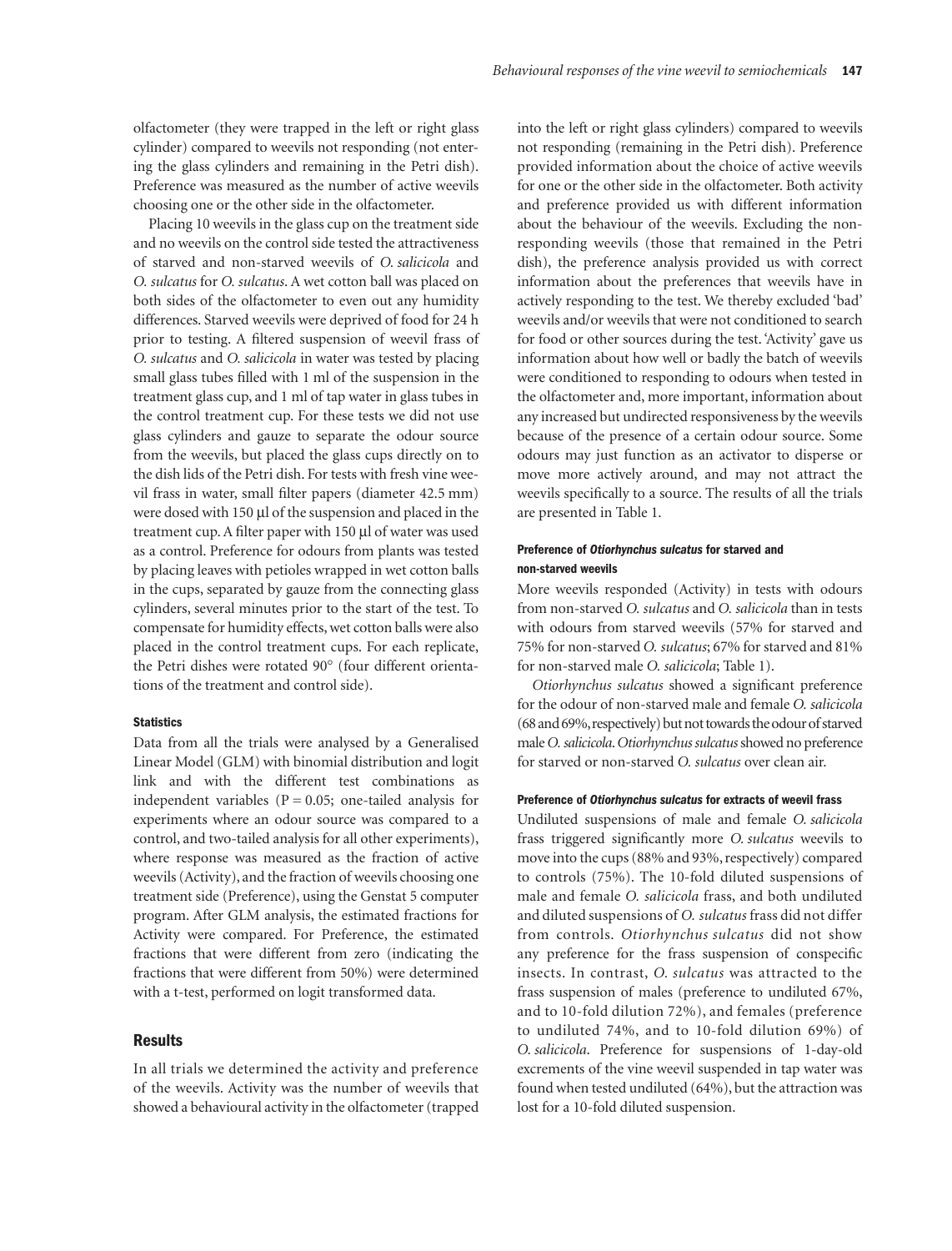|                                                          | Odour               |                 | % preference      |              |                             |
|----------------------------------------------------------|---------------------|-----------------|-------------------|--------------|-----------------------------|
| Odour source $(+)$                                       | source $(-)$        | $\mathbf n$     | for $(+)^{1,2}$   | $\, {\bf p}$ | $%$ activity <sup>3,4</sup> |
| Control                                                  | Control             | 15              | 46.8              | 0.57         | 76 bc                       |
| Starved O. sulcatus                                      | Control             | 8               | 36.5              | 0.06         | 57 a                        |
| Non-starved O. sulcatus                                  | Control             | 14              | 52.4              | 0.34         | 75 bc                       |
| Starved male O. salicicola                               | Control             | 10              | 43.5              | 0.18         | 67ab                        |
| Non-starved male O. salicicola                           | Control             | 16              | $67.5***$         | 0.0005       | 81 c                        |
| non-starved female O. salicicola                         | Control             | 12              | $69.3***$         | 0.001        | 77 bc                       |
| $\overline{Control}$                                     | Control             | $\overline{17}$ | $\overline{48.5}$ | 0.78         | 75a                         |
| Male O. salicicola frass (undiluted)                     | Control             | 12              | $66.9**$          | 0.002        | 88 bc                       |
| Male O. salicicola frass (10-fold diluted)               | Control             | 12              | $72.3***$         | 0.0002       | 78 ab                       |
| Female O. salicicola frass (undiluted)                   | Control             | 12              | $74.3***$         | < 0.0001     | 93c                         |
| Female O. salicicola frass (10-fold diluted)             | Control             | 12              | $69.0***$         | 0.0008       | 86 abc                      |
| O. sulcatus old frass (undiluted)                        | Control             | 12              | 52.5              | 0.34         | 79 ab                       |
| O. sulcatus old frass (10-fold diluted)                  | Control             | 12              | 48.8              | 0.42         | 83 ab                       |
| Control                                                  | Control             | 3               | 50.0              | 1.0          | 93 a                        |
| O. sulcatus fresh frass (undiluted)                      | Control             | 16              | $63.6**$          | 0.006        | 94 a                        |
| O. sulcatus fresh frass (10-fold diluted)                | Control             | 16              | 56.0              | 0.14         | 89 a                        |
| Control                                                  | Control             | 15              | $\frac{46.9}{9}$  | 0.57         | 76 a                        |
| P. laurocerasus (undamaged full-grown leaves)            | Control             | 26              | 54.0              | 0.16         | 83 ab                       |
| P. laurocerasus (undamaged young leaves)                 | Control             | 12              | 54.6              | 0.23         | 77 a                        |
| P. laurocerasus (mechanically damaged full-grown leaves) | Control             | 26              | $59.0*$           | 0.01         | 85 ab                       |
| P. laurocerasus (mechanically damaged young leaves)      | Control             | 12              | $69.6***$         | 0.0005       | 87 ab                       |
| P. laurocerasus (mechanically damaged full-grown leaves) | P. laurocerasus     | 20              | $59.4*$           | 0.02         | 89 <sub>b</sub>             |
|                                                          | (undamaged full-    |                 |                   |              |                             |
|                                                          | grown leaves)       |                 |                   |              |                             |
| H. helix (undamaged full-grown leaves)                   | Control             | 22              | 52.3              | 0.30         | 78 a                        |
| H. helix (undamaged young leaves)                        | Control             | 12              | $64.5***$         | 0.006        | 82 ab                       |
| H. helix (mechanically damaged full-grown leaves)        | Control             | 22              | $61.9**$          | 0.003        | 88 b                        |
| H. helix (mechanically damaged young leaves)             | Control             | 12              | $66.0**$          | 0.003        | 80 ab                       |
| H. helix (mechanically damaged full-grown leaves)        | H. helix (undamaged | 16              | $63.2**$          | 0.004        | 91b                         |
|                                                          | full-grown leaves)  |                 |                   |              |                             |

Table 1 Preference and activity of *Otiorhynchus sulcatus* in a still-air olfactometer to odours from conspecifics, *Otiorhynchus salicicola*, frass, and host plants of *O. salicicola*

<sup>1</sup>Asterisks indicate significant differences from even distribution at \*P  $\leq$  0.05, \*\*P  $\leq$  0.01, or \*\*\*P  $\leq$  0.001.

<sup>2</sup>Preference is the percentage of responding (active) weevils choosing odour source  $(+)$ .

<sup>3</sup> Activity is the total percentage of weevils responding [choosing odour source  $(+)$  and  $(-)$ ].

4 Values followed by a different letter in the same column group (each column group is separated by a horizontal dashed line) indicate significant different activity of the weevils at the 5% level.

#### Preference of *Otiorhynchus sulcatus* for host plants of *Otiorhynchus salicicola*

The number of *O. sulcatus* that responded (activity) was significantly different from the control test (control vs. control: 76%) when the weevils were offered a choice between fully grown mechanically damaged or undamaged leaves of *P. laurocerasus* (89%). Preference for *P. laurocerasus* only occurred in tests with mechanically damaged leaves. Preference for mechanically damaged, young unfolding leaves vs. clean air was significant (70%), as well as preference for mechanically damaged fully grown leaves compared with clean air (59%). Fully grown mechanically damaged leaves of *P. laurocerasus* were preferred over undamaged fully grown leaves of *P. laurocerasus* (59%).

With *Hedera* as a test plant, the results were somewhat different. The number of weevils responding (activity) was significantly higher than the control (control vs. control: 76%) in tests where the weevils were offered a choice between fully grown, mechanically damaged leaves and undamaged *Hedera* (91%) or clean air (88%). The treatments where weevils could choose between undamaged fully grown *Hedera* and clean air also differed in activity (78%) from the treatments where weevils could choose between fully grown, mechanically damaged *Hedera* and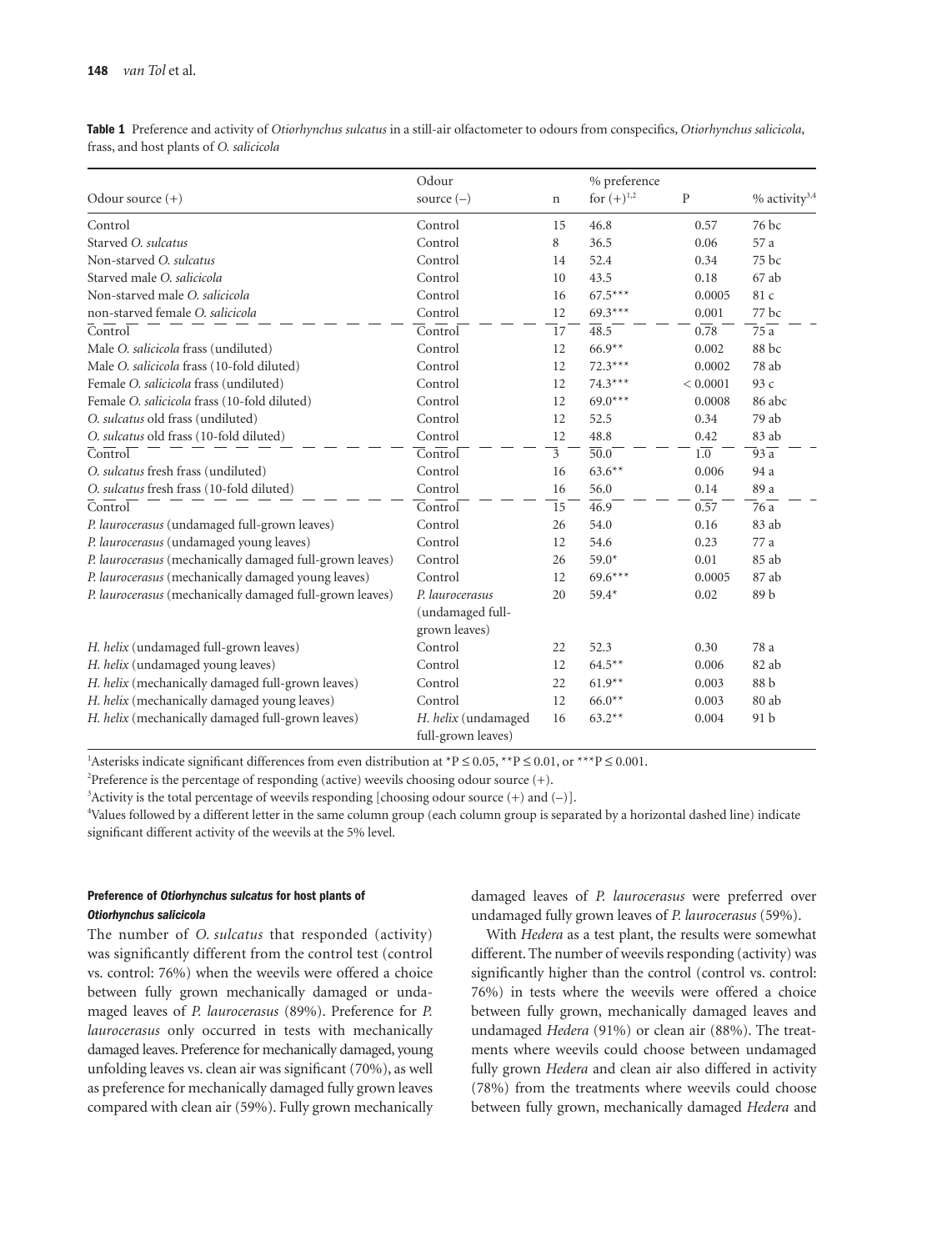undamaged *Hedera* (91%) or clean air (88%). The weevils preferred both fully grown (62%) and young unfolding (66%) mechanically damaged leaves of *Hedera* when clean air was the alternative. Mechanically damaged fully grown leaves were also preferred over undamaged fully grown leaves (63%) in the olfactometer test. Undamaged *Hedera* leaves were only preferred when they were in a young unfolding stage (65%). Fully grown leaves lost their attractiveness for the weevils.

#### **Discussion**

#### Preference of *Otiorhynchus sulcatus* for starved and non-starved weevils

During the daytime, vine weevils often congregate in small groups in the field. We tested the aggregation behaviour of vine weevils at night in an olfactometer. Weevils were repelled from their conspecifics when they were starved for 24 h prior to testing, and neither attraction nor repellence was found when these weevils were not starved prior to testing. This, as well as the high number of nonresponding weevils, verified the anti-aggregation behaviour of the vine weevil during night.

However, we demonstrated an attraction of *O. sulcatus* to the related species *O. salicicola*. Since *O. sulcatus* was attracted to non-starved *O. salicicola* males and females, and to the frass of *O. salicicola*, we suggest that frass from non-starved weevils is involved in attraction, whereas the absence of frass in experiments with starved *O. salicicola* explains the lack of attraction. This makes it unlikely that this response is due to pheromones. Extracts of *O. sulcatus* frass in water was attractive when collected within 1 day after excretion by the weevils, but frass collected later had lost its attractiveness. In contrast, older frass of *O. salicicola* suspended in tap water attracted large numbers of *O. sulcatus*. Frass of *O. salicicola* remained attractive independent of the collection time.

#### Preference of *Otiorhynchus sulcatus* for host plants of *Otiorhynchus salicicola*

There was no difference in the attraction of *O. sulcatus* to male or female weevils of *O. salicicola* and their frass, and we therefore hypothesise that the attractive compounds released by the frass are closely related to food plant odours. Attraction to the host plants of *O. sulcatus*, *Taxus*, and *Euonymus*, has been demonstrated in earlier tests (van Tol et al., 2002), but attraction to the host plants of *O. salicicola* has not been tested before. We therefore tested the attraction of *O. sulcatus* to cherry laurel (*P. laurocerasus*) and ivy (*H. helix*). Weevils of *O. salicicola* in the stock population were fed with these two host plants. In general, the results showed an attraction of *O. sulcatus* to damaged

leaves of *Hedera* and *Prunus*, and no attraction to undamaged leaves. For *Hedera* only, we also found an attraction to very young undamaged leaves. These results are in accordance with our field observations on weevils in infested nurseries. Bassangova & Grunder (1997) reported that in Switzerland *O. salicicola* were abundant on the shrubs of *P. laurocerasus*, and only in these cases were they found in association with *O. sulcatus* and *O. crataegi*. It is possible that these two last-mentioned weevil species were attracted to odours released from plants damaged by *O. salicicola*, despite the fact that these plants were not their hosts, and have been shown to be poor plants for the reproduction and survival of *O. sulcatus* (threefold higher mortality and 70% reduced oviposition compared to that on *Taxus*; van Tol et al., 2004). This attraction to non-hosts is an interesting phenomenon because it may have consequences for competitive displacement and speciation.

*Otiorhynchus sulcatus* is attracted to the frass of its own species as well as to the frass of the related species *O. salicicola*, which feeds primarily on other host plants in the field. Since various plants – even several non-host plant species – seem to release attractive compounds for *O. sulcatus* when damaged, we hypothesise that host plant and frass odours have attractive compounds in common. This, of course, does not exclude the possibility that weevildamaged plants (van Tol et al., 2002) and frass release different compounds which have a synergistic effect on the weevil's response to other compounds. In the field, the weevils are observed to aggregate on host plants and also damaged non-host plants. The question is whether aggregation is solely caused by the response to (damaged) plant odours, or whether there is an aggregation pheromone which is intrinsic to the weevil's physiology.

Release of aggregation pheromones with frass and/or during plant-feeding is shown for a range of coleopteran species such as the boll weevil (*Anthonomus grandis*), palm weevil (*Rhynchoporus palmarum*), banded fruit weevil (*Phlyctinus callosus*), sugarcane rootstalk borer weevil (*Diaprepes abbreviatus*), mountain pine beetle (*Dendroctonus ponderosae*), and the Japanese beetle (*Popillia japonica*) (Tumlinson et al., 1969; Pitman, 1971; Billings et al., 1976; Barnes & Capatos, 1989; Loughrin et al., 1996; Sánchez et al., 1996; Harari & Landolt, 1997). All these examples support the idea that feeding-induced odours may serve as an indicator of conspecifics feeding on a high-quality host.

The electrophysiological responses of *O. sulcatus* towards compounds from bio-active extracts of *Euonymus* and weevil frass can be recorded by gas chromatography with electro-antennographic detection (GC-EAD) in order to identify the compounds involved in attraction and aggregation. Using these attractive compounds, we hope to develop a monitoring instrument that can be used by growers